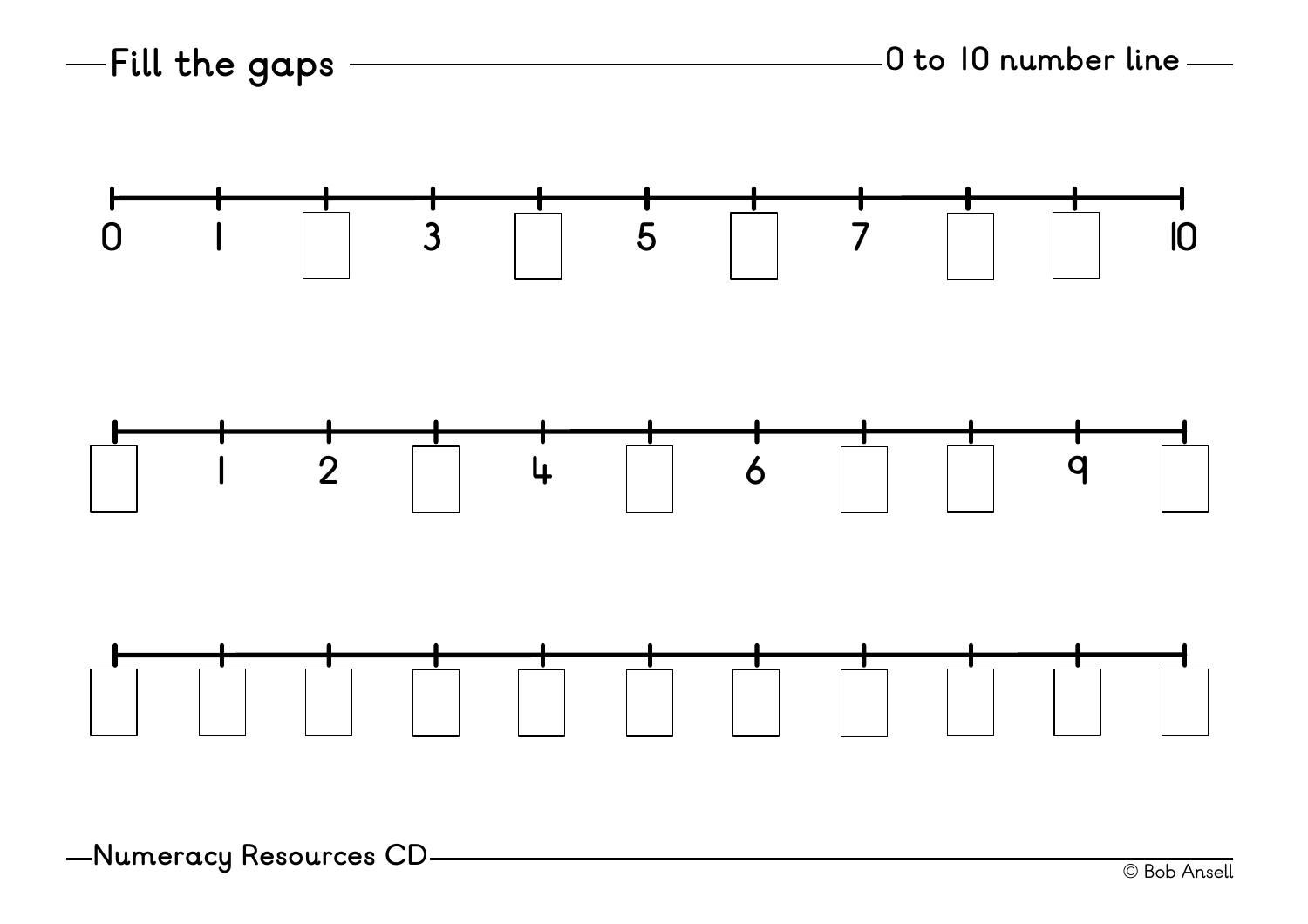**to 10 number line - in steps of a half Fill the gaps**





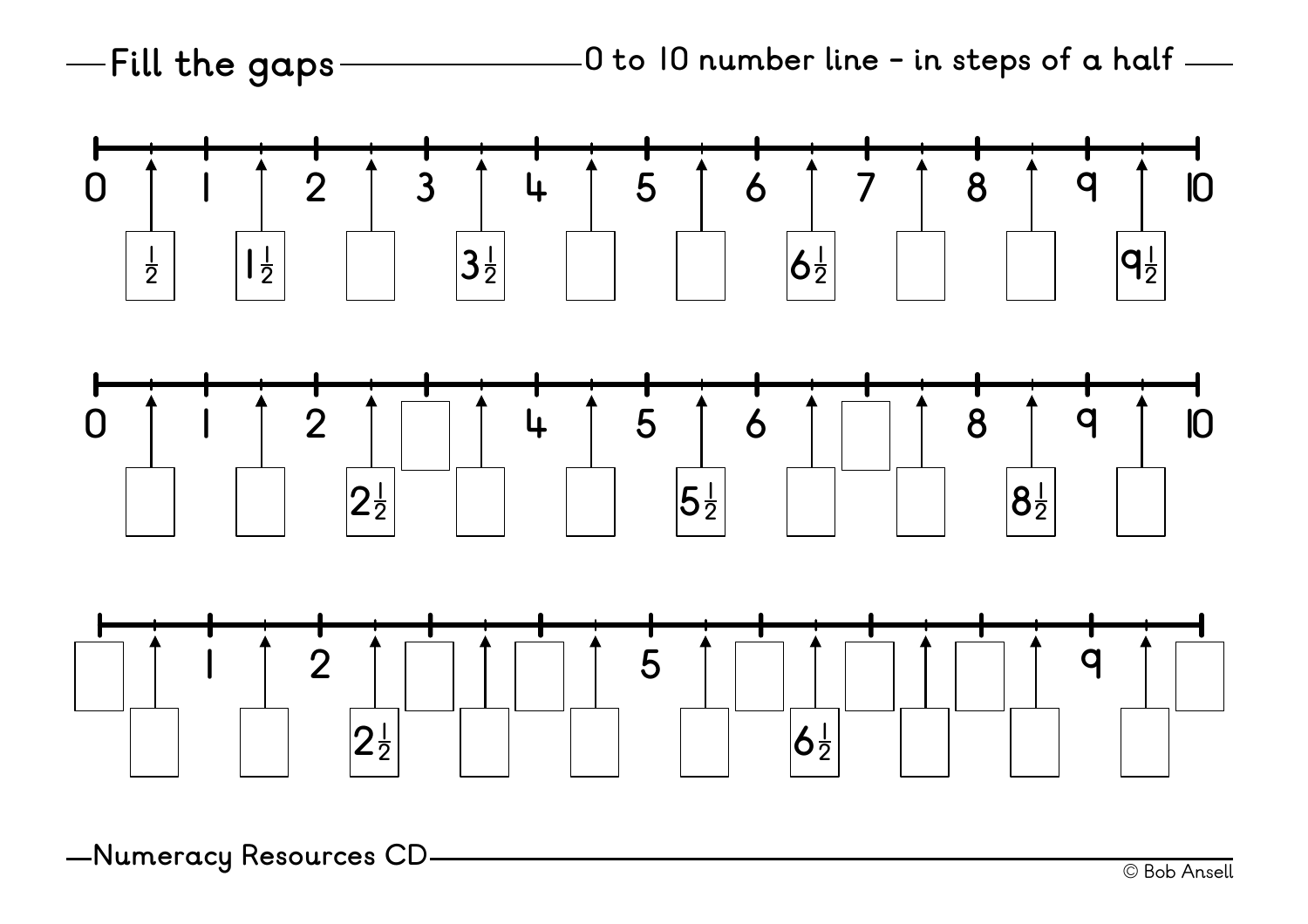